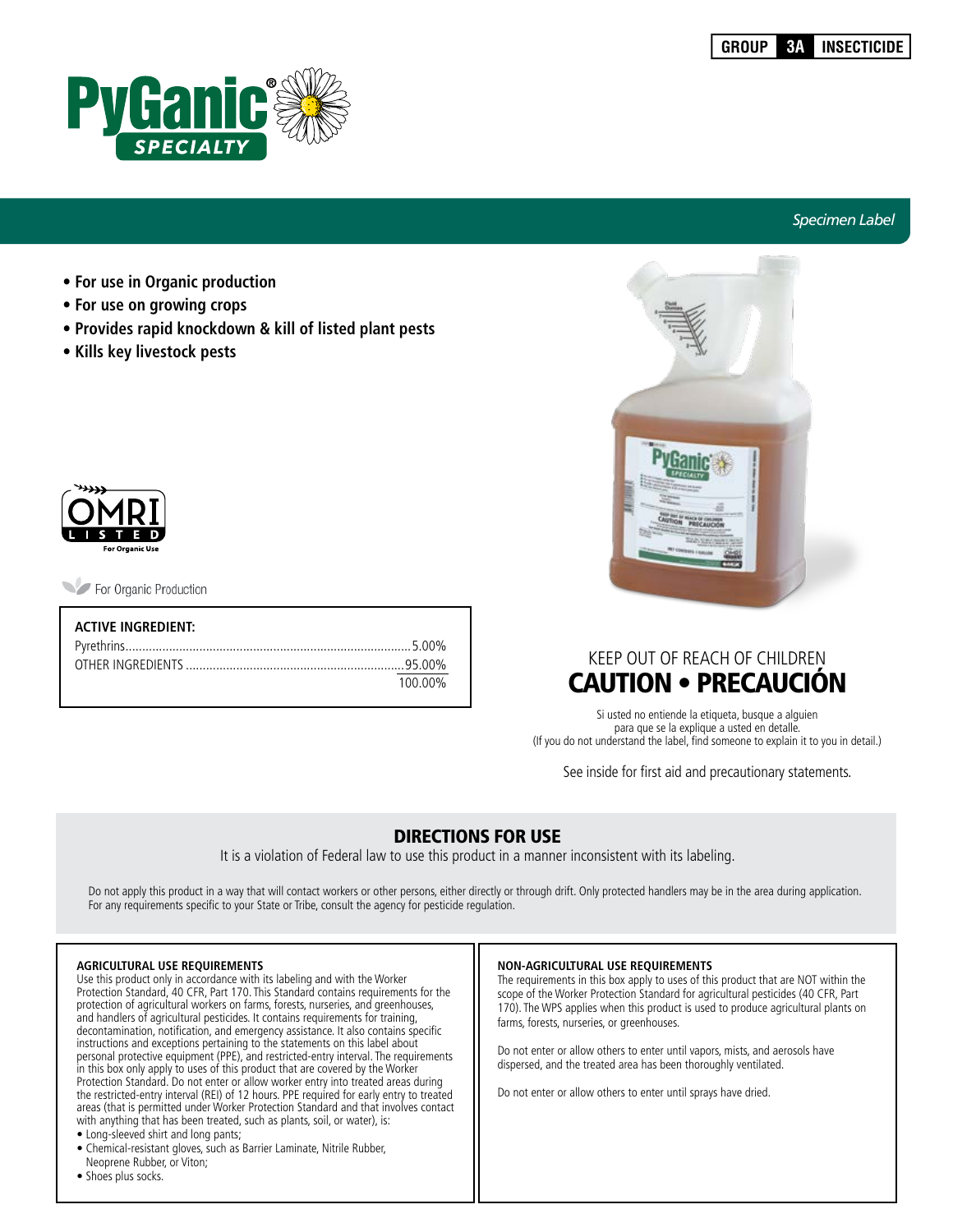| <b>INDOOR AREAS for use</b><br>in and around:<br>Greenhouses<br><b>OUTDOOR AREAS for</b><br>use in and around:<br><b>Nurseries</b> | <b>FOR USE ON</b><br><b>PRODUCTION OF:</b><br>Beefalo<br><b>Birds</b><br><b>Buffalo</b><br>Calves<br>Cattle – beef and milking | Chickens<br>Donkeys<br><b>Ducks</b><br>Elk<br>Emus<br>Exotics<br>Geese | Goats<br>Hogs<br>Horses<br>Lambs<br>Livestock<br>Llamas<br>Mules | Ostrich<br>Oxen.<br>Pheasants<br>Ponies<br>Poultry<br>Pullets<br>Quail | Ratites<br>Roosters<br>Sheep<br>Swine<br>Turkeys |
|------------------------------------------------------------------------------------------------------------------------------------|--------------------------------------------------------------------------------------------------------------------------------|------------------------------------------------------------------------|------------------------------------------------------------------|------------------------------------------------------------------------|--------------------------------------------------|
|                                                                                                                                    |                                                                                                                                |                                                                        |                                                                  |                                                                        |                                                  |

| TO KILL THE FOLLOWING                     | Caterpillars                          | Elm Leaf Beetles                        | Horn Flies                | <b>Onion Maggots</b>      |
|-------------------------------------------|---------------------------------------|-----------------------------------------|---------------------------|---------------------------|
| <b>INSECTS:</b>                           | Chalcids                              | Eriophyid Mites                         | <b>Hornworms</b>          | Orange Tortrix            |
| Angoumois Grain Moths                     | Cheese Skippers                       | European Pine Tip Moths                 | House Flies               | Pacific flatheaded borers |
| Ants (excluding fire and<br>Pharaoh ants) | Cherry Fruit Flies                    | <b>Fireworms</b>                        | Imported Cabbageworms     | Pear Psyllids             |
| Aphids                                    | Cigarette Beetles                     | Flea Beetles                            | Indian Meal Moths         | Pepper Weevils            |
| Apple Maggots                             | Clover Mites                          | Fleas                                   | Japanese Beetles          | Pink hollworms            |
| <b>Armored Scales</b>                     | Clover Weevils                        | <b>Forest Tent Caterpillars</b>         | Katydids                  | Potato Leafhoppers        |
| Armyworms                                 | Cockroaches                           | <b>Fruit Flies</b>                      | Lace Bugs                 | Potato Tuberworms         |
| Artichoke Plume Moths                     | Codling Moths                         | Fruittree Leafrollers                   | Leaffooted plant bugs     | Poultry Lice              |
| Asian Citrus Psyllids                     | Colorado Potato Beetles               | Fruitworms                              | Leafhoppers               | Proba bugs                |
| Asparagus Beetles                         | Confused Flour Beetles                | <b>Fungus Gnats</b>                     | Leafminers                | Psyllids                  |
| <b>Bagworms</b>                           | Corn Earworms                         | Garden Symphylan                        | Leafrollers               | Red Flour Beetles         |
| <b>Bean Beetles</b>                       | Crane Flies                           | Glassy-winged                           | <b>Leaftiers</b>          | Rice Weevils              |
| Beet Armyworms                            | Crickets                              | Sharpshooters                           | Loopers                   | Saltmarsh caterpillars    |
| <b>Beetles</b>                            | Cross-striped                         | Gnats                                   | Lygus                     | Sawtoothed Grain Beetles  |
| Bermudagrass Mirids                       | Cabbageworms                          | <b>Grain Mites</b>                      | Maggots                   | <b>Scales</b>             |
| <b>Billbugs</b>                           | Cucumber Beetles                      | Grapeleaf Skeletonizers                 | Mealybugs                 | Sharpshooters             |
| <b>Blister Beetles</b>                    | 12-spotted Cucumber<br><b>Beetles</b> | Grape Leafhoppers                       | Mediterranean Flour Moths | Sheep "Tick" or Ked       |
| <b>Blow Flies</b>                         | Dark Mealworms                        | Grape Mealybugs                         | Mexican Bean Beetles      | Shore flies               |
| <b>Boll Weevils</b>                       | Darkling Beetles (lesser              | Grasshoppers                            | Midges                    | Shothole borers           |
| Boxelder Bugs                             | mealworms)                            | Greenbugs                               | Millipedes                | Silverfish                |
| Branch and Twig Borers                    | Diamondback Larvae and                | Green Fruitworms                        | <b>Mites</b>              | Skippers                  |
| Cabbage Loopers                           | <b>Moths</b>                          | Green Peach Aphids<br>Greenhouse Thrips | Mole crickets             | Small Flying Moths        |
| Cabbage Maggots                           | Driedfruit Beetles                    | Gypsy Moths (adults &                   | <b>Moths</b>              | Soft Scales               |
| Cadelles                                  | Drugstore Beetles                     | larvae)                                 | Mushroom Flies            | Southern chinch bugs      |
| Cankerworms                               | Earwigs                               | Harlequin Bugs                          | Navel Orangeworms         |                           |
| Carrot Weevils                            | Eastern Tent Caterpillars             | Heliothis spp.                          | Olive Fruit Flies         | Sowbugs                   |

#### GENERAL PRECAUTIONS AND RESTRICTIONS:

- Do not apply this product in a way that will contact workers or other persons, either directly or through drift. Only protected handlers may be in the area during application.
- Not for use in outdoor metered release devices.
- Keep unprotected persons out of treated areas until sprays have dried.
- Allow spray to dry before allowing adults, children or pets on treated areas.
- Do not wet plants to the point of runoff or drip.
- Do not apply more than 10 times per season.
- Do not reapply within 3 days except under extreme pest pressure.
- In case of extreme pest pressure, do not reapply within 24 hours.
- For any requirements specific to your State or Tribe, consult the agency responsible for pesticide regulation.
- Not for use in outdoor residential misting systems.
- Do not apply when food, feed, and/or water is present.
- Not for indoor use except in greenhouses.

#### PESTICIDE RESISTANCE MANAGEMENT

PyGanic® Specialty contains a Group 3A insecticide. Insect biotypes with acquired resistance to Group 3A may eventually dominate the insect population if Group 3A insecticides are used repeatedly in the same field or in successive years as the primary method of control for targeted species. This may result in partial or total loss of control of those species by PyGanic® Specialty or other Group 3A insecticides.

To delay insecticide resistance consider:

- Avoiding the consecutive use of PyGanic® Specialty or other Group 3A
- insecticides that have a similar target site of action, on the same insect species. • Using tank mixtures or premixes with insecticides from a different target site of action Group as long as the involved products are all registered for the same use and have different sites of action.
- Basing insecticide use on a comprehensive IPM program.
- Monitoring treated insect population for loss of field efficacy.
- Contacting your local extension specialist, certified crop advisors, and/or manufacturer for insecticide resistance management and/or IPM recommendations for the specific site and resistance pest problems.

#### **GENERAL USE DIRECTIONS:**

**IMPORTANT:** It is recommended that the final spray mix be buffered to a pH of 5.5-7.0. Outside of this range pyrethrins can degrade and the product will lose effectiveness.

Spider Beetles Springtails Squash bugs Stable Flies Stink Bugs Tarnished Plant Bugs

**Thrips Ticks** Tobacco Moths Tomato budworms Tomato bugs Tomato Fruitworms Tomato Hornworms Tomato pinworms Tomato Russet Mites Tussock moths Vine mealybugs Vinegar Flies Webworms Weevils

Western Yellowstriped Armyworms Whiteflies Yellow Mealworms

To avoid possible harm to honey bees and other beneficial insects, it is advisable to apply when the non-target insects are least active.

Pyrethrins degrade rapidly in sunlight. To ensure the best performance, coverage is key. Use spray equipment that will provide the best coverage and direct contact with as many insects as possible.

Kills only at time of application. Listed insect pests must be directly contacted to be effective.

**TANK MIX:** This product may be tank mixed with other insecticides, acaricides, fungicides, adjuvants, and wetting agents. This application should conform to accepted use precautions and directions for both products. Tank mix applications must be made in accordance with the more restrictive of label limitations and precautions. No label application rates may be exceeded. This product cannot be mixed with any product with label prohibitions against such mixing.

Prior to tank mixing, a compatibility test should be conducted using the proper proportions of products and water to ensure the physical compatibility of the mixture.

**IMPORTANT NOTE:** Plant safety is an important consideration when using insecticides in a greenhouse. However, it is not possible to evaluate the phytotoxicity of PyGanic® Specialty on numerous plant varieties that may react differently to insecticides in different growth stages or under varying environmental conditions. Before making widespread applications of PyGanic® Specialty or tank mix combinations, treat a limited number of plants and observe for phytotoxicity over a 10-day period.

#### **DIRECTIONS FOR APPLICATION THROUGH IRRIGATION SYSTEMS (CHEMIGATION):**

Apply this product only through sprinkler (including center pivot, lateral move, end tow, side (wheel) roll, traveler, big gun, solid set, or hand move) irrigation systems. Do not apply this product through any other type of irrigation system.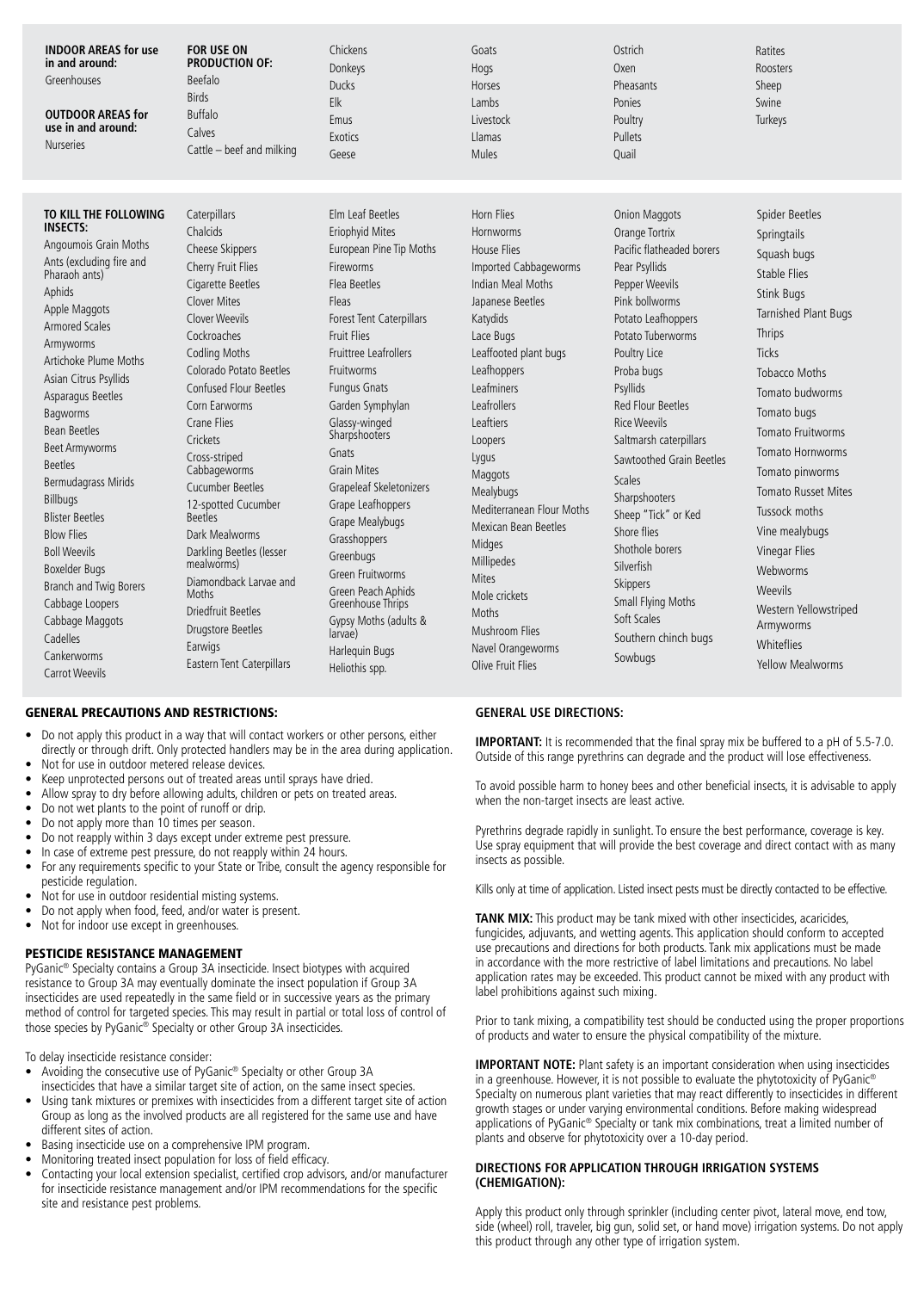Crop injury, lack of effectiveness, or illegal pesticide residues in the crop can result from non-uniform distribution of treated water.

If you have questions about calibration, you should contact State Extension Service specialists, equipment manufacturers or other experts.

Do not connect an irrigation system (including greenhouse systems) used for pesticide application to a public water system unless the pesticide label-prescribed safety devices for public water systems are in place.

A person knowledgeable of the chemigation system and responsible for the operation or under the supervision of the responsible person, shall shut the system down and make necessary adjustments should the need arise.

The system must contain a functional check valve, vacuum relief valve, and low-pressure drain appropriately located on the irrigation pipeline to prevent water source contamination from backflow. The pesticide injection pipeline must contain a functional, automatic, quick-closing check valve to prevent the flow of fluid back toward the injection pump. The pesticide injection pipeline must also contain a functional normally closed, solenoidoperated valve located on the intake side of the injection pump and connected to the system interlock to prevent fluid from being withdrawn from the supply tank when the irrigation system is either automatically or manually shut down. The system must contain functional interlocking controls to automatically shut off the pesticide injection pump when the pump motor stops. The irrigation line or water pump must include a functional pressure valve, which will stop the water pump motor when the water pressure decreases to the point where pesticide distribution is adversely affected.

Systems must be a metering pump, such as a positive displacement injection pump (e.g., diaphragm pump) effectively designed and constructed of materials that are compatible with pesticides and capable of being fitted with a system interlock.

Do not apply when wind speed favors drift beyond the area intended for treatment.

Constant agitation must be maintained in the chemical supply tank during the entire period of insecticide application. Greater accuracy in calibration and distribution will be achieved by injecting a larger volume of more dilute suspension per unit of time.

#### **GROWING CROPS (IN GREENHOUSES AND NURSERIES):**

Apply 4.5 to 17 fluid ounces per acre by ground equipment in sufficient water for thorough coverage. This product may be applied by air at the rate of 4.5 to 17 fluid ounces per acre in a minimum of 2 gallons of water per acre for field crops and in a minimum of 10 gallons of water per acre for orchard crops. Mix only enough for immediate use. Spraying should begin when insects first appear. Do not wait until plants are heavily infested. Repeat as needed but not more than once daily.

PyGanic® Specialty may be used on most crops because its active ingredient is exempt from tolerances when applied to growing crops. The crop-grouping scheme used on this label was devised by the Environmental Protection Agency to expedite minor use pesticide registration. Each crop grouping on this label contains the phrase "including, but not limited to," and then lists a number of crops in each group. This wording allows the use of PyGanic<sup>®</sup> Specialty on crops that may not be specifically listed on this label (providing that the group to which the crop belongs is listed).

#### **MAXIMUM APPLICATION RATES:**

Field and Orchard - 0.05 lbs. a.i. / acre or 17 fl. oz. of PyGanic® Specialty per acre. 0.0012 lb. a.i. / 1,000 sq. ft. Greenhouse space sprays - 0.0014 lbs. a.i. /acre.

**ROOT AND TUBER VEGETABLES:** Including: Arracacha, Arrowroot, Purple Arrowroot, Japanese Artichoke, Jerusalem Artichoke, Garden Beets, Sugar Beets, Edible Burdock, Edible Canna, Carrots, Cassava (bitter or sweet), Celeriac (celery root), Chayote (root), Chervil (turnip rooted), Chicory, Chufa, Dasheen, Ginger, Ginseng, Horseradish, Leren, Parsley (turnip rooted), Parsnip, Potato, Radish, Japanese Radish (Daikon), Rutabaga, Salsify, Black Salsify, Spanish Salsify, Sweet Potato, Tanier, Turmeric, Turnip, Yam (true), Yam Bean.

**LEAVES OF ROOT AND TUBER VEGETABLES:** Including: Garden Beet, Sugar Beet, Edible Burdock, Carrot, Cassava (bitter or sweet), Celeriac (celery root), Chervil (Turnip Rooted), Chicory, Dasheen (Taro), Parsnip, Radish, Japanese Radish (Daikon), Rutabaga, Black Salsify, Sweet Potato, Tanier, Turnip, Yam (true).

**BULB VEGETABLES:** Including: Garlic, Great-headed Garlic, Leek, Onion (bulb and green) Welch, Shallot.

**LEAFY VEGETABLES:** Including: Amaranth (Leafy Amaranth, Chinese Spinach, Tampala), Arugula, Cardoon, Celery, Chinese Celery, Celtuce, Chervil, Corn Salad, Chrysanthemum (edible-leaved), Chrysanthemum (garland), Cress (garden, water), Upland Cress (yellow rocket, winter cress), Dandelion, Dock (sorrel), Endive (escarole), Fennel (Florence), Lettuce (head and leafy), Orach, Parsley, Purslane (garden & winter), Radicchio, Rhubarb, Spinach, Fine Spinach (Malabar, Ceylon), Spinach (New Zealand), Swiss Chard.

**BRASSICA (COLE) LEAFY VEGETABLES:** Including: Broccoli, Chinese Broccoli (Gai Lan), Broccoli Raab (Rapini), Brussels Sprouts, Cabbage, Chinese Cabbage (Bok Choy), Chinese Cabbage (Napa), Chinese Mustard Cabbage (Gai Choy), Cauliflower, Cavallo broccoli, Collards, Kale, Kohlrabi, Mizuna, Mustard Greens, Mustard Spinach, Rape Greens.

**LEGUME VEGETABLES (SUCCULENT OR DRIED):** Including: Adzuki Beans, Field Beans, Kidney Beans, Lima Beans, Moth Beans, Mung Beans, Navy Beans, Pinto Beans, Rice Beans, Runner Beans, Snap Beans, Tepary Beans, Urd Beans, Wax Beans, Asparagus Beans, Blackeyed Peas, Catjang, Chinese Long Beans, Cowpeas, Crowder Peas, Southern Peas, Yardlong Beans, Broad Beans, (Fava Beans), Chick Peas (Garbanzo Beans), Guar, Jack Beans (Sword Bean), Lablab Beans (Hyacinth Bean), Lentils, Peas (Garden Peas, Field Peas, Sugar Snap Peas, English Peas, Snow Peas), Pigeon Peas, Soybeans, Sweet Lupin Beans, White Lupin Beans, White Sweet Lupin, Sword Beans.

**FOLIAGE OF LEGUME VEGETABLES:** Including: Plant part of any legume vegetable included in the legume vegetable group that will be used as animal feed including any variety of Beans, Field Peas, Soybeans.

**FRUITING VEGETABLES:** Including: Eggplant, Ground Cherry, Okra, Pepinos, Peppers (Bell Peppers, Chili Peppers, Cooking Peppers, Pimentos, Sweet Peppers), Tomatillos, Tomatoes.

**CUCURBIT VEGETABLES:** Including: Balsam Apple, Balsam Pear (Bitter Melon), Chayote (fruit), Chinese Wax Gourd (Chinese preserving melon), Chinese Cucumber, Citron Melon, Cucumber, Gherkin, Edible Gourds, Melons (including hybrids, Cantaloupe, Casaba, Golden Pershaw Melon, Crenshaw, Honeydew Melons, Honey Balls, Mango Melon, Muskmelon, Persian Melon, Pineapple Melon, Santa Claus Melon, Snake Melon), Pumpkin, Squash (summer & winter), Watermelon (including hybrids).

**CITRUS FRUITS:** Including: Calamondin, Citrus Citron, Citrus Hybrids, Grapefruit, Kumquats, Lemons, Limes, Mandarin (Tangerine), Orange (sweet & sour), Pummelo, Satsuma Mandarin, (Citrus spp. Includes Chironja, Tangelos, Tangors).

**POME FRUITS:** Including: Apple, Crab Apple, Loquat, Mayhaw, Pear, Oriental Pear, Quince.

**STONE FRUITS:** Including: Apricot, Cherry (sweet & sour), Nectarine, Peach, Plum, Prune, Chickasaw Plum, Damson Plum, Japanese Plum, Plumcot.

**SMALL FRUITS AND BERRIES:** Including: Blackberry, Blueberry, Cranberry, Currant, Dewberry, Elderberry, Gooseberry, Grape, Huckleberry, Loganberry, Olallieberry, Raspberry (black & red), Strawberry, Youngberry.

**TREE NUTS:** Including: Almond, Beech Nut, Brazil Nut, Butternut, Cashew, Chestnut, Chinquapin, Filbert (hazelnut), Hickory nut, Macadamia Nut (Bush Nut), Pecan, Pistachio, Walnut, Black and English (Persian).

**ORIENTAL VEGETABLES:** Including: Acerola, Atemoya, Balsam pear (bitter melon), Carambola, Japanese Artichoke, Chinese Broccoli (Gai Lan), Chinese Cabbage (Bok Choy, Napa), Chinese Mustard Cabbage (Gai Choy), Dasheen, Ginger, Ginseng, Chinese Longbeans, Mung Beans, Citron Melon, Japanese Radish (Daikon), Chinese Spinach, Chinese Waxgourd, Cilantro, Citron Melon, Rambutan, Water Chestnut.

**SUBTROPICAL FRUITS:** Including: Avocado, Banana, Carob, Barbados Cherry, Cherimoya, Dates, Durian (Jackfruit), Feijoa, Figs, Guava, Kiwifruit, Lychee, Mango, Papaya, Passion Fruit, Persimmon, Pineapple, Pomegranate.

**CEREAL GRAINS:** Including: Barley, Buckwheat, Corn (sweet and field), Millet, Proso, Oats, Pearl Millet, Popcorn, Rice, Rye, Sorghum (Milo), Teosinte, Triticale, Wheat, Wild Rice.

**FORAGE, FODDER AND STRAW OF CEREAL GRAINS:** Including: Barley, Buckwheat, Corn (sweet and field), Millet, Proso, Oats, Pearl, Popcorn, Rice, Rye, Sorghum (milo), Teosinte, Triticale, Wheat, Wild Rice.

**GRASSES FOR SEED, FORAGE, FODDER AND HAY:** Including: any grass (Gramineal family, green or cured, except sugarcane and those listed in the cereal grains group) Pasture and Range Grasses, Grasses grown for hay and silage, Bermudagrass, Bluegrass, Bromegrass, Fescue, Oat hay, Orchard Grass, Forage Sorghum, Sudan Grass, Timothy.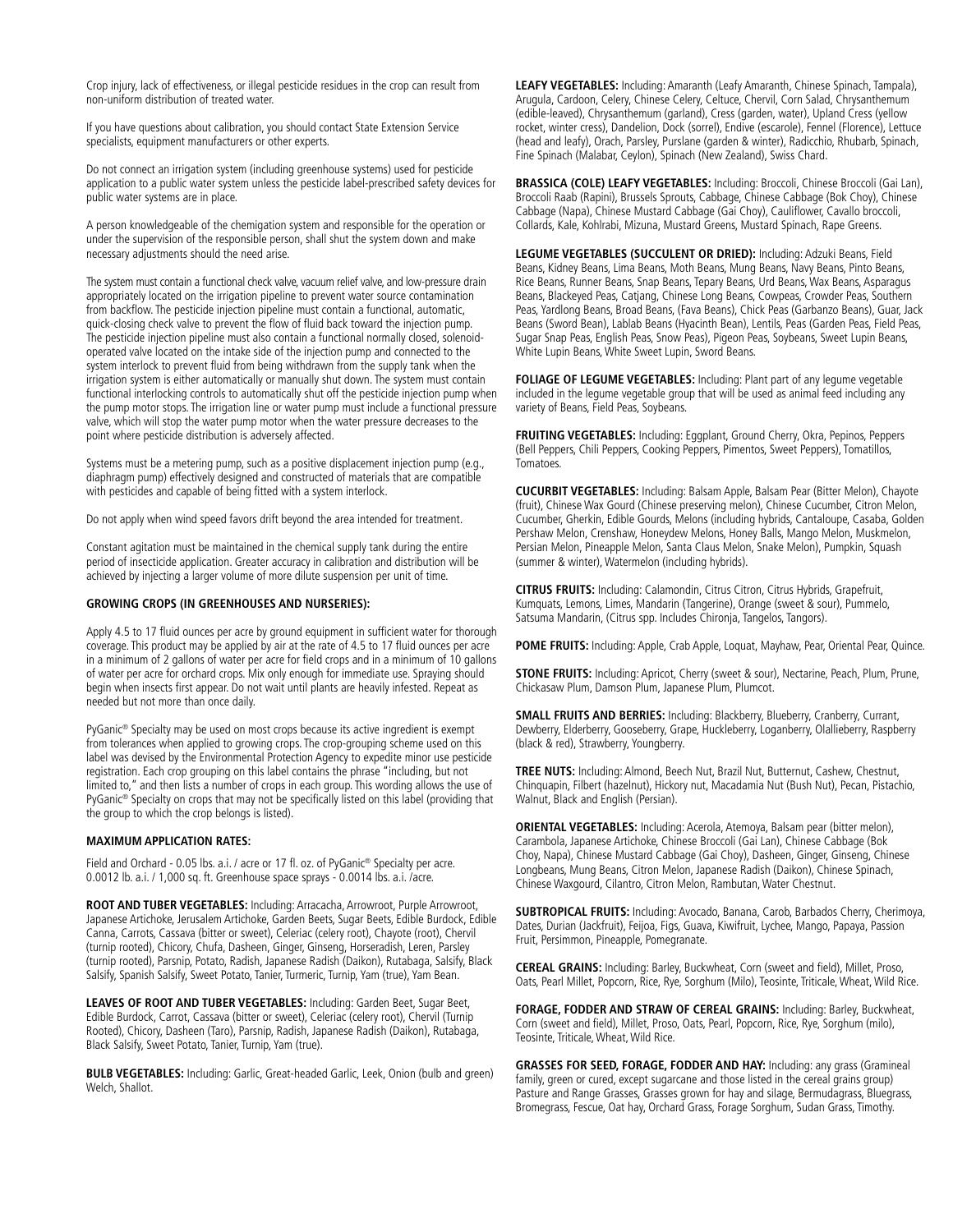**NON-GRASS ANIMAL FEEDS:** Including: Alfalfa, Velvet Bean, Clover, Kudzu, Lespedeza, Lupine, Sainfoin, Trefoil, Crown Vetch, Milk Vetch.

**HERBS AND SPICES:** Including: Allspice, Angelica, Anise (anise seed), Star Anise, Annatto (seed), Balm (lemon balm), Basil, Borage, Burnet, Caper buds, Caraway, Black Caraway, Cardamom, Cassia bark, Cassia buds, Catnip, Celery seed, Chamomile, Chervil (dried), Chicory, Chive, Chinese Chive, Cinnamon, Clary, Clove buds, Coriander (cilantro or Chinese parsley leaf), Coriander (cilantro seed), Costmary, Culantro (leaf), Culantro (seed), Cumin, Curry (leaf), Dill (dill weed), Dill (seed), Fennel (common), Florence Fennel (seed), Fenugreek, Grains of paradise, Horehound, Hyssop, Juniper berry, Lavender, Lemongrass, Lovage (leaf), Lovage (seed), Mace, Marigold, Marjoram (includes sweet or annual marjoram, wild marjoram or oregano, and pot marjoram), Mustard (seed), Nasturtium, Nutmeg, Oregano, Mint, Paprika, Parsley (dried), Pennyroyal, Black Pepper, White Pepper, Poppy (seed), Rosemary, Rue, Saffron, Sage, Summer and Winter Savory, Sweet bay (bay leaf), Tansy, Tarragon, Thyme, Vanilla, Wintergreen, Woodruff, Wormwood.

**ADDITIONAL CROPS:** Including: Artichoke, Asparagus, Avocado, Coffee, Cotton, Hops, Jojoba, Mushroom, Okra, Olives, Peanuts, Pineapple, Rice, Safflowers, Sesame, Sugar Cane, Sunflower, Tea.

## **USE ON GREENHOUSE, ORNAMENTAL FLOWER AND FOLIAGE PLANTS:**

Combine 16 to 32 fluid ounces with 100 gallons of water for applications with conventional sprayers or  $1/4 - 1/2$  of a fluid ounce per gallon of water for applications with handheld or backpack sprayers. Apply the diluted product at the rate of 3 gallons / 1,000 sq. ft.

Do not exceed maximum application rate of .0036 lbs. a.i. / 1,000 sq. ft. or 1.18 fl. oz. of PyGanic® Specialty / 1,000 sq. ft.

Do not apply more than 1 time per day.

**FOR USE IN VEGETABLE AND TRUCK GARDENS:** For commercial production of listed crops to kill listed insects dilute 1/4 to 1/2 fl. oz. of PyGanic<sup>®</sup> Specialty per gallon of water. Apply diluted solution with all types of agricultural sprayers, including compressed air sprayers or pump driven sprayers.

#### FOR USE AS LIVESTOCK SPRAY:

| Pest                                                                                                  | <b>Application Rates</b>                                                                                                                                                                                                                                                                                                 | <b>Remarks</b>                                                                                                                                                                                                                                                                                                                                                 |  |
|-------------------------------------------------------------------------------------------------------|--------------------------------------------------------------------------------------------------------------------------------------------------------------------------------------------------------------------------------------------------------------------------------------------------------------------------|----------------------------------------------------------------------------------------------------------------------------------------------------------------------------------------------------------------------------------------------------------------------------------------------------------------------------------------------------------------|--|
| To kill<br>horn flies.<br>house flies.<br>mosquitoes<br>and gnats                                     | Dilute at the rate of 1.5 to 3 fluid ounces per<br>gallon of water and apply to wet the hair<br>thoroughly with particular attention to topline,<br>underline, flanks, withers and other infested areas.                                                                                                                 | Repeat treatment at<br>intervals of 5 to 12 days for<br>small insect populations or<br>as needed when flies are<br>emerging in large numbers.<br>Do not apply more than<br>1 time per day.                                                                                                                                                                     |  |
| To kill stable<br>flies, horse<br>flies, and deer<br>flies                                            | Dilute at the rate of 2.5 to 4 fluid ounces per<br>gallon of water and apply a quart per adult animal<br>to wet the hair thoroughly with particular attention<br>to the legs, flanks, barrel, topline and other body<br>areas commonly attacked by these flies.                                                          | Repeat treatment each<br>week as needed. Do not<br>apply more than 1 time<br>per day.                                                                                                                                                                                                                                                                          |  |
| To kill face<br>flies                                                                                 | Dilute at the rate of 2.5 fluid ounces per gallon of<br>water and apply using spray which produces large<br>wetting droplets. Apply to the face of the animal<br>in the morning before releasing to pasture. Apply<br>sufficiently to wet the face but not more than<br>1.5 fluid ounces of diluted solution per animal. | Repeat daily as needed. Do<br>not apply more than 1 time<br>per day.                                                                                                                                                                                                                                                                                           |  |
| To kill biting<br>and sucking<br>lice on cattle.<br>horses, sheep,<br>goats and<br>hogs               | Dilute at the rate of 1 quart with 60 gallons of<br>water [1.5 fluid ounces with 2 gallons] and spray<br>to thoroughly wet the hair of the animal including<br>the head and brush of the tail.                                                                                                                           | Repeat treatment in<br>10 days to kill newly<br>hatched lice.<br>Do not apply more than 1<br>time per day.                                                                                                                                                                                                                                                     |  |
| To kill sheep<br>"tick" or ked                                                                        | Dilute at the rate of 1.5 to 3 fluid ounces per<br>4 gallons of water and thoroughly wet all portions<br>of the body by dipping or by spraying with<br>sufficient pressure and with a nozzle adjustment<br>to give penetration of the wool.                                                                              | Treat at a rate sufficient<br>to wet the animal. Do not<br>apply more than 1 time<br>per day.                                                                                                                                                                                                                                                                  |  |
| To kill fleas<br>and ticks on<br>livestock and<br>to obtain<br>protection<br>against<br>reinfestation | Dilute at the rate of 9 fluid ounces per gallon of<br>water and wet the animal by dipping or spraying.<br>This product may also be used for livestock<br>quarters.                                                                                                                                                       | Do not spray pets. For best<br>results against fleas and<br>ticks animal quarters and<br>bedding should be treated.<br>Remove and destroy<br>old bedding. To reduce<br>infestation, thoroughly<br>spray the animal's bedding<br>and sleeping quarters. Put<br>fresh bedding in quarters<br>after spray has dried. Do<br>not apply more than 1 time<br>per day. |  |

#### FOR USE AS POULTRY SPRAY:

| Pest                                                       | <b>Application Rates</b>                                                                                                                                                                                                                                                                                                                                                                                                              | <b>Remarks</b>                                                                                                                                                                                                                                                                                                                                                                                                                                                                                                                                                    |  |
|------------------------------------------------------------|---------------------------------------------------------------------------------------------------------------------------------------------------------------------------------------------------------------------------------------------------------------------------------------------------------------------------------------------------------------------------------------------------------------------------------------|-------------------------------------------------------------------------------------------------------------------------------------------------------------------------------------------------------------------------------------------------------------------------------------------------------------------------------------------------------------------------------------------------------------------------------------------------------------------------------------------------------------------------------------------------------------------|--|
| To kill poultry lice                                       | Using a dilution of 2.5 to 4 fluid<br>ounces of concentrate per gallon of<br>water spray roosts, walls and nests or<br>cages thoroughly.                                                                                                                                                                                                                                                                                              | It is not necessary to remove poultry<br>from the housing unit during<br>treatment. This should be followed<br>by spraying over the birds with a<br>fine mist. Do not apply more than<br>1 time per day.                                                                                                                                                                                                                                                                                                                                                          |  |
| To kill mites on<br>poultry and in<br>poultry houses       | Dilute at the rate of 2.5 to<br>4 fluid ounces per gallon of water<br>and spray crevices of roost poles,<br>cracks in walls and cracks in nests<br>where the Bed Bugs and mites hide.                                                                                                                                                                                                                                                 | This should be followed by spraying<br>over the birds with a fine mist. Do<br>not apply more than 1 time per day.                                                                                                                                                                                                                                                                                                                                                                                                                                                 |  |
| To kill adult<br>darkling<br>beetles (lesser<br>mealworms) | Dilute 2 to 5 teaspoons of PyGanic <sup>®</sup><br>Specialty per gallon of water. Using a<br>power or proportioner-type sprayer,<br>apply a uniform spray until wet<br>at pressures of 80 to 100 pounds<br>per square inch to surfaces such<br>as interior walls, roosting posts,<br>structural support pillars, and other<br>surfaces where adult beetles are<br>observed. One gallon of spray<br>mixture covers $250 - 500$ sq. ft. | For maximum effectiveness,<br>treatments should coincide with<br>poultry house clean out and litter<br>replacement as this activity will<br>tend to flush beetles to vertical<br>surfaces where they will be<br>exposed to the spray. Indoor<br>control can be enhanced by making<br>perimeter treatments around the<br>outside of buildings. To prevent<br>immigrating adult beetles, apply a<br>uniform band of spray 2 feet up and<br>1-4 feet out from the foundation.<br>Do not contaminate food/feed or<br>water. Do not apply more than 1<br>time per day. |  |

#### **FOR USE ON PRODUCTION ANIMALS IN BARNS, DAIRIES, MILKING PARLORS, MILKING ROOMS AND POULTRY HOUSES:**

Product must be formulated to deliver no more than this maximum rate when used according to directions: Surface application 0.0056 lbs. a.i. / 1,000 sq. ft. or 18 fl. oz. of PyGanic® Specialty / 1,000 sq. ft. Crack/crevice or spot surface – 0.056 lbs. a.i. / 1,000 sq. ft. or 18 fl. oz. of PyGanic® Specialty / 100 sq. ft.

Space sprays when non-domestic animals are absent – 0.0033 lbs. a.i. / 1,000 cubic feet of space or 1 fl. oz. of PyGanic® Specialty / 1,000 cubic feet of space.

Space sprays when non-domestic animals are present 0.0008 lb. a.i. / 1,000 cubic feet of space or 0.26 fl. oz. of PyGanic® Specialty / 1,000 cubic feet of space.

To kill the following flying insects: Fruit Flies, Gnats and Small Flying Moths, dilute at the rate of 2.5 fluid ounces per gallon of water. Apply as a fog or fine mist (at approximately 2 fluid ounces per 1,000 cubic feet of space, directing the nozzle for maximum coverage and above livestock and poultry toward the ceiling and upper corners of the area being treated. For best results, close doors and windows before spraying, and keep them closed for 10 to 15 minutes. Applicator should vacate the treated area and ventilate it prior to returning. Sweep up and destroy fallen insects.

#### **DIRECTIONS FOR USE IN COMMERCIAL ANIMAL PREMISE AUTOMATIC MISTING SYSTEMS:**

When using this product, installers and service technicians must comply with the license certification, or registration requirements of the state(s), tribe(s) or local authority(ies) where they are installed.

Do not apply when food, feed, and/or water is present.

When applying via a remote activation device, do not apply when people and pets are present. If possible, when applying via automatic timer, set the timing for application when people and pets are unlikely to be present.

Direct nozzles to spray towards the target area and away from areas where people are typically present. Do not use in an evaporative cooling system. Do not use in misters located within 3 feet of air vents, air conditioner units or windows.

If used in a system with a reservoir tank for the end use dilution, the system reservoir tank must be locked. Securely attach the end use pesticide label and a dilution statement to the system reservoir tank in a weather protected area or plastic sleeve. The dilution statement must be phrased as follows: this container holds \_ parts PyGanic® Specialty to \_\_\_\_ parts water.

This product must only be used in systems that have been calibrated to apply no more than the maximum application rate of .0008 lbs. a.i. / 1,000 cubic feet space sprays when non-domestic animals are present.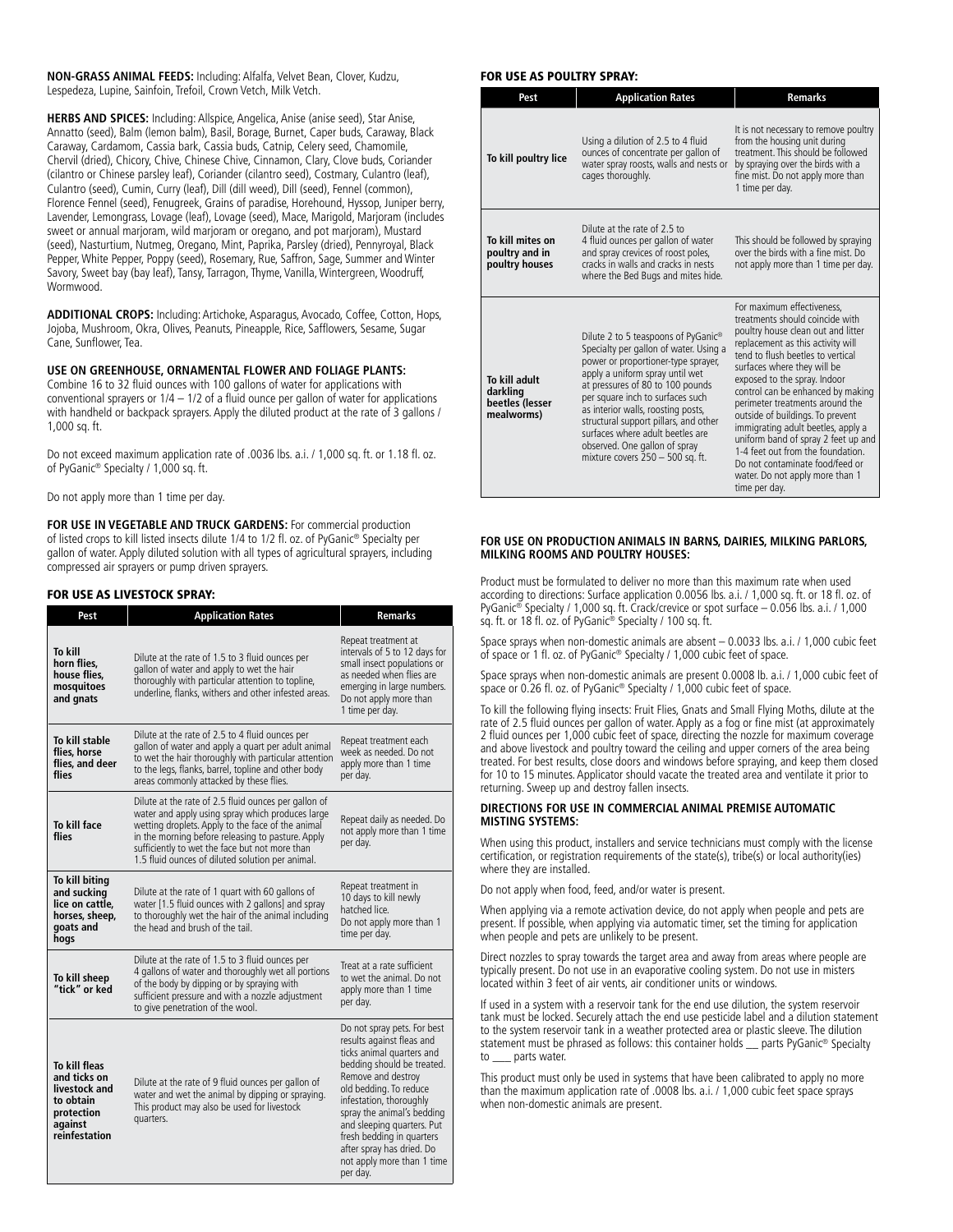# FIRST AID

#### IF SWALLOWED:

- Call a poison control center or doctor immediately for treatment advice.
- Have person sip a glass of water if able to swallow.
- Do not induce vomiting unless told to do so by the poison control center or doctor.
- Do not give anything by mouth to an unconscious person.

#### IF IN EYES:

- Hold eye open and rinse slowly and gently with water for 15-20 minutes.
- Remove contact lenses, if present, after the first 5 minutes, then continue rinsing eye.
- Call a poison control center or doctor for treatment advice.

# IF ON SKIN OR CLOTHING:

- Take off contaminated clothing.
- Rinse skin immediately with plenty of water for 15-20 minutes.
- Call a poison control center or doctor for treatment advice.

Have the product container or label with you when calling a poison control center or doctor, or going for treatment. You may also contact 1-888-740-8712 for emergency medical treatment information.

## PRECAUTIONARY STATEMENTS HAZARDS TO HUMANS AND DOMESTIC ANIMALS

# CAUTION

Harmful if absorbed through skin. Harmful if swallowed. Causes moderate eye irritation. Wash hands thoroughly with soap and water after handling and before eating, drinking, chewing gum, using tobacco or using the toilet. Avoid contact with skin, eyes or clothing. Prolonged or frequently repeated skin contact may cause allergic reactions in some individuals. Wear long-sleeved shirt and long pants, socks, shoes, and chemical-resistant gloves.

#### PERSONAL PROTECTIVE EQUIPMENT (PPE)

Some materials that are chemical-resistant to this product are made of any waterproof material. If you want more options, follow the instructions for category E on an EPA chemical-resistance category selection chart.

Mixers, loaders, applicators, and other handlers must wear the following: long-sleeved shirt, long pants, shoes and socks, and chemical-resistant gloves.

In addition to the above PPE, applicators using handheld foggers in an enclosed area must wear a half-face, full-face, or hood-style NIOSH-approved respirator with:

- a dust/mist filtering cartridge (MSHA/NIOSH approval number prefix TC-21C), or
- a canister approved for pesticides (MSHA/NIOSH approval number prefix TC-14G), or
- a cartridge or canister with any R, P or HE filter.

Follow manufacturer's instructions for cleaning/maintaining PPE. If no such instructions for washables exist, use detergent and hot water. Keep and wash PPE separately from other laundry.

Discard clothing and other absorbent materials that have been drenched or heavily contaminated with the product's concentrate. Do not reuse them.

When handlers use aircraft in a manner that meets the requirements listed in the Worker Protection Standard (WPS) for agricultural pesticides 40 CFR 170.240 (d) (4-6), the handler PPE requirements may be reduced or modified as specified in the WPS.

#### USER SAFETY RECOMMENDATIONS

Users should wash hands before eating, drinking, chewing gum, using tobacco or using the toilet.

Users should remove clothing/PPE immediately if pesticide gets inside. Then wash thoroughly and put on clean clothing.

Users should remove PPE immediately after handling this product. As soon as possible, wash thoroughly and change into clean clothing.

#### ENVIRONMENTAL HAZARDS

This product is toxic to aquatic organisms, including fish and invertebrates. Drift and runoff may be hazardous to aquatic organisms in water adjacent to treated areas. This product may contaminate water through runoff. This product has a potential for runoff for several weeks after application. Poorly draining soils and soils with shallow water tables are more prone to produce runoff that contains this product. This product is highly toxic to bees exposed to direct treatment on blooming crops or weeds. Do not apply this product or allow it to drift to blooming crops or weeds while bees are actively visiting the treatment area. Do not apply directly to water, to areas where surface water is present or to intertidal areas below the mean high water mark. Do not contaminate water when disposing of equipment washwaters or rinsate.

# STORAGE AND DISPOSAL

Do not contaminate water, food, or feed by storage or disposal.

#### PESTICIDE STORAGE:

Keep this product in its tightly closed original container, when not in use. Store in a cool, dry (preferably locked) area that is inaccessible to children and animals.

### PESTICIDE DISPOSAL:

Wastes resulting from the use of this product may be disposed of on site or at an approved waste disposal facility.

#### CONTAINER DISPOSAL

Non-refillable container. Do not reuse or refill this container. Triple rinse container (or equivalent) promptly after emptying.

[For containers with capacities equal to or less than 5 gallons)]: Triple rinse as follows: Empty the remaining contents into application equipment or a mix tank and drain for 10 seconds after the flow begins to drip. Fill the container ¼ full with water and recap. Shake for 10 seconds. Pour rinsate into application equipment or a mix tank or store rinsate for later use or disposal. Drain for 10 seconds after the flow begins to drip. Repeat this procedure two more times. Offer for recycling if available or reconditioning if appropriate or puncture and dispose of in a sanitary landfill, or by other procedures approved by state and local authorities.

Pressure rinse as follows [for containers greater than 5 gallons too large to shake]: Empty the remaining contents into application equipment or a mix tank and continue to drain for 10 seconds after the flow begins to drip. Hold container upside down over application equipment or mix tank or collect rinsate for later use or disposal. Insert pressure rinsing nozzle in the side of the container, and rinse at about 40 PSI for at least 30 seconds. Drain for 10 seconds after the flow begins to drip. Offer for recycling if available or reconditioning if appropriate or puncture and dispose of in a sanitary landfill, or by other procedures approved by state and local authorities.